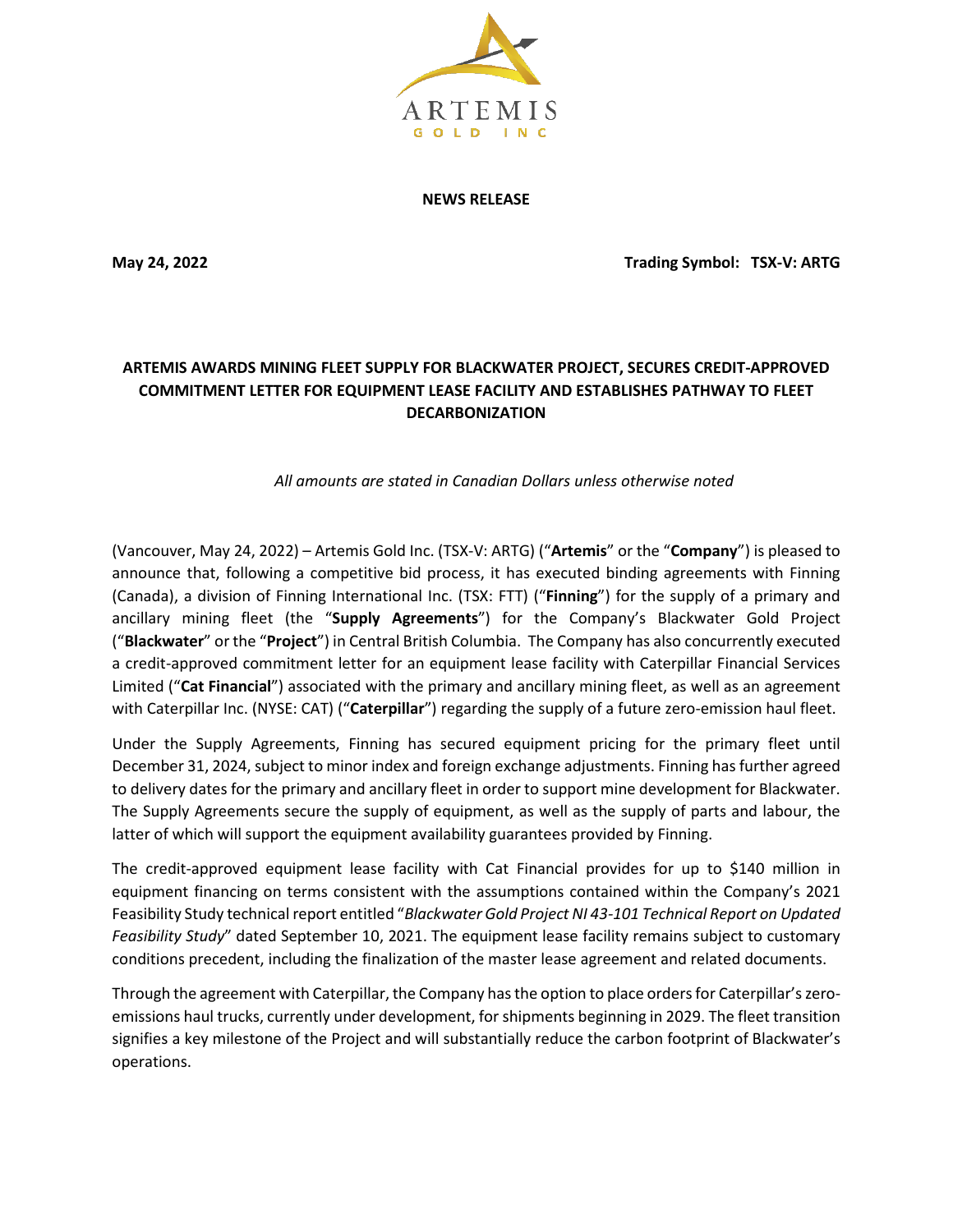The Project will be powered by clean electricity through the Company's planned 135km long 230kV electricity transmission line which will connect to the BC Hydro grid.

Steven Dean, Chairman and CEO commented, *"The execution of these agreements provides Artemis certainty of equipment pricing and equipment availability for Blackwater's planned mining and construction activities. Of equal significance, partnering with Caterpillar provides the Project with a pathway towards decarbonization of Blackwater's haul fleet. With access to BC Hydro's clean power, the transition to an electrified fleet as soon as 2029 provides Artemis a pathway to significantly reduce the carbon footprint of the project. This is consistent with Artemis' ESG goals to responsibly develop the Blackwater gold project, identify innovative ways to reduce our impact on the environment while providing generational opportunities in the communities in which we operate."*

Marc Cameron, Caterpillar Vice President, added, "*We applaud Artemis' commitment to sustainability and the planned path to decarbonization at Blackwater. We look forward to supporting their carbon reduction objectives through the future deployment of Caterpillar's zero-exhaust emissions haul trucks once development is complete."*

David Primrose, President of Finning Canada, said: *"We are pleased to partner with Artemis Gold and Cat Financial to deliver and support the primary and ancillary fleet for the Blackwater Project. The mining sector in Western Canada continues to represent a great opportunity for us as we support our customers in improving efficiencies, productivity, and safety of their operations."*

## **Qualified Person**

Jeremy Langford, FAUSIMM, a Qualified Person as defined by National Instrument 43-101, has reviewed and approved the scientific and technical information in this news release.

ARTEMIS GOLD INC. On behalf of the Board of Directors

"*Steven Dean*"

Chairman and Chief Executive Officer

For further information: Nicholas Campbell, VP Capital Markets, +1 (604) 558-1107.

*Neither the TSX Venture Exchange nor its Regulation Services Provider (as that term is defined in the policies of the TSX Venture Exchange) accepts responsibility for the adequacy or accuracy of this release.*

## **Cautionary Note Regarding Forward-Looking Information**

*This news release contains certain "forward looking statements" and certain "forward-looking information" as defined under applicable Canadian and U.S. securities laws (together, "***forward-looking statements***"). Forward-looking statements can generally be identified by the use of forward-looking terminology such as "may", "will", "expect", "intend", "estimate", "anticipate", "believe", "continue", "plans", "potential" or similar terminology. Forward-looking statements in this news release include, but are not limited to, statements and information related to the plans of the Company regarding the Project*